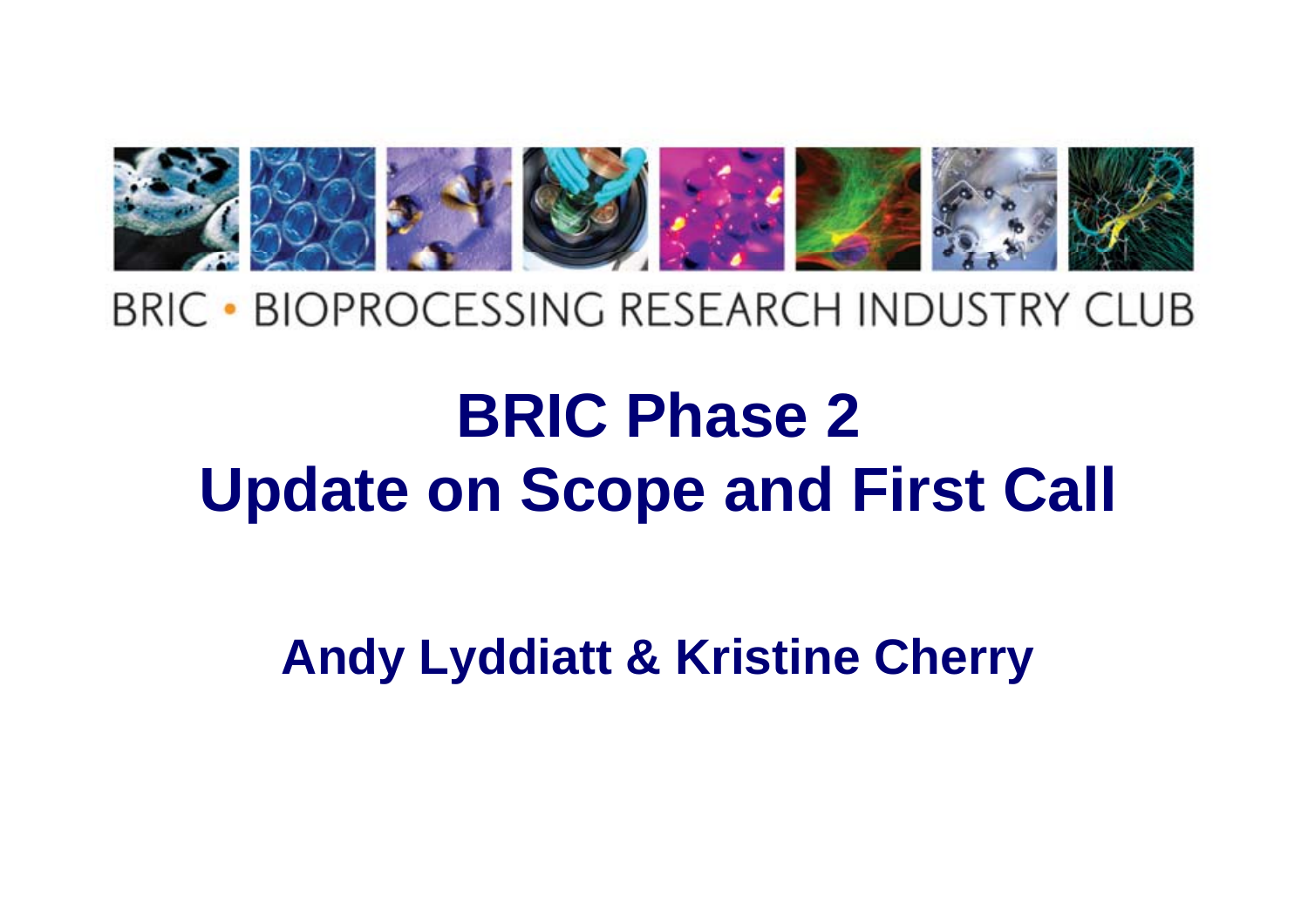### **BRIC PHASE 2 2**



- **Positive recommendations from BRIC1** Evaluation and Working Group
- Stakeholders (BBSRC, EPSRC, Industrial Club Members) pledge up to £10 million
- **E** At least two funding rounds anticipated in next five years
- **Research Programmes relevant to the effective** biomanufacture of proteins, nanoplexes & cells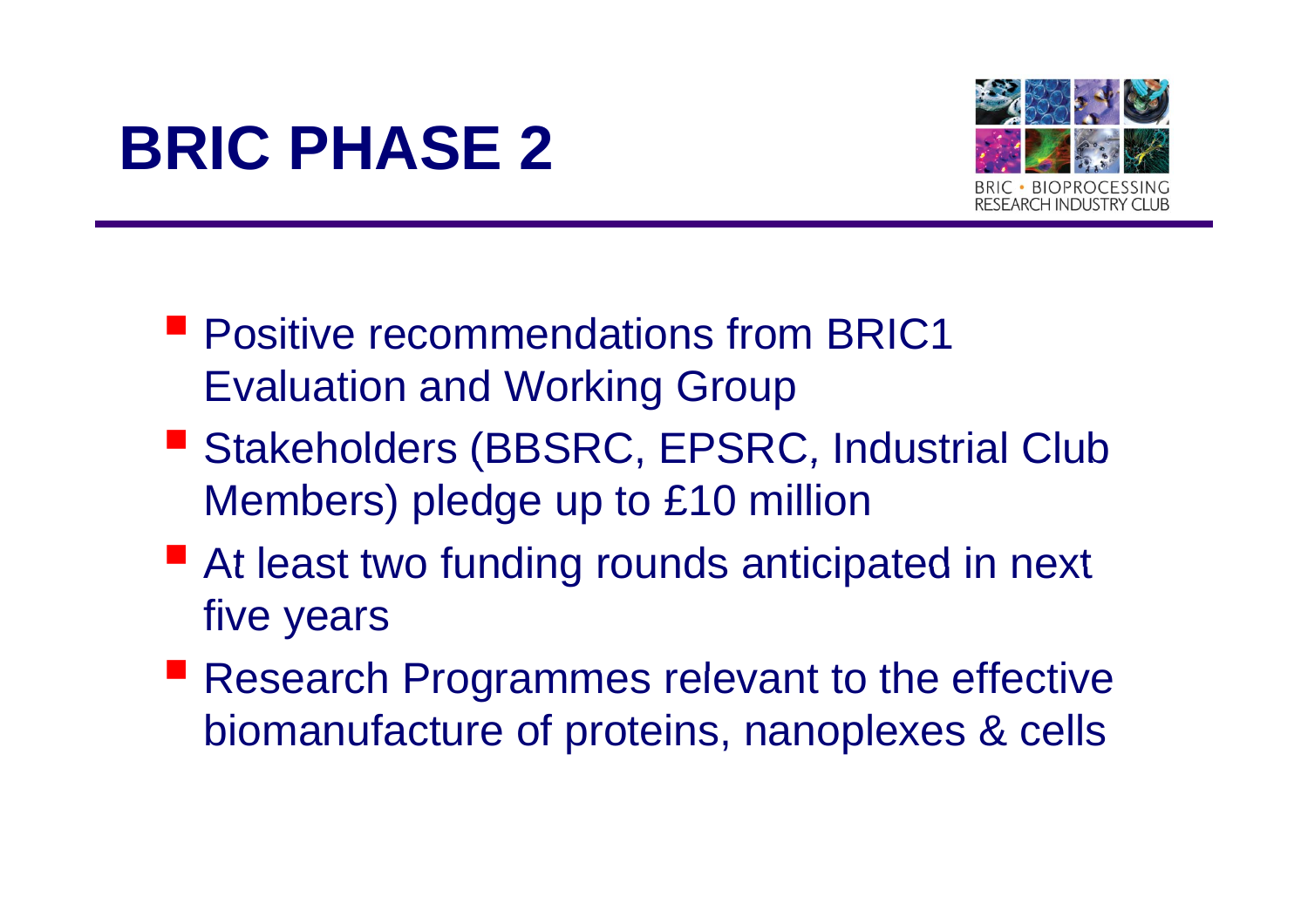# **Remit of BRIC2 Scope**



- **Two overarching themes in the manner of** BRIC1:
	- $\mathcal{L}_{\mathcal{A}}$  Bioscience understanding to underpin improvement of bioprocesses
	- New enabling tools for implementation of bioprocesses
- **Priority areas defined in interactive dialogue with** academics and industrial practitioners within/without BRIC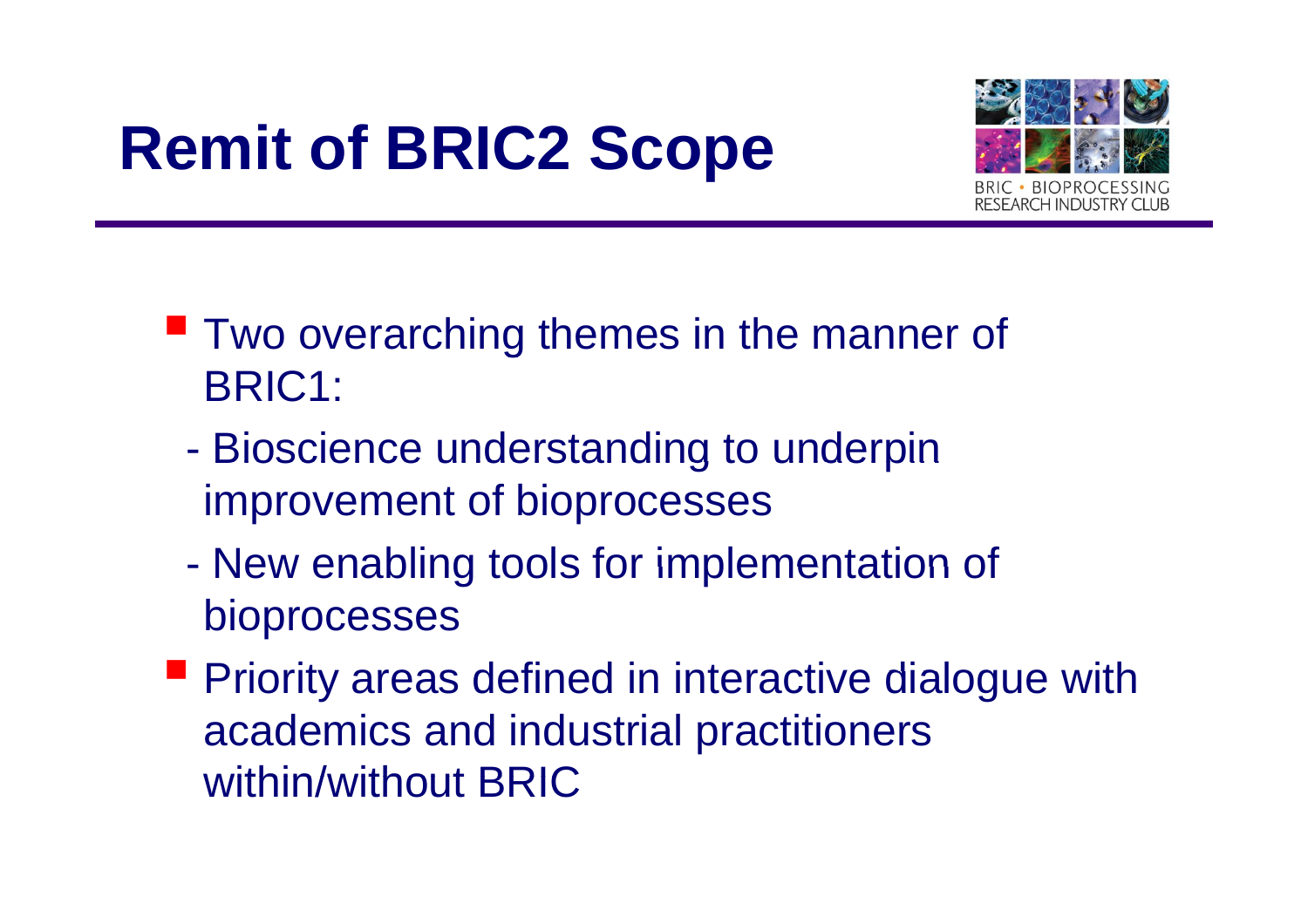#### **Business Drivers**



- e<br>M Expanding UK position in the global market for biological medicines
- Support of relevant UK Companies developing biological medicines and the underpinning supply chain
- Growth of a vibrant and skilled bioprocess community
- an<br>M Added value through decreased time, cost and risk of product/process development
- Reduced investment cost and risk by invention of intensive, modular and predictable process characterised by QbD
- an<br>M Enhanced regulatory confidence through improved process and product integrity/reproducibility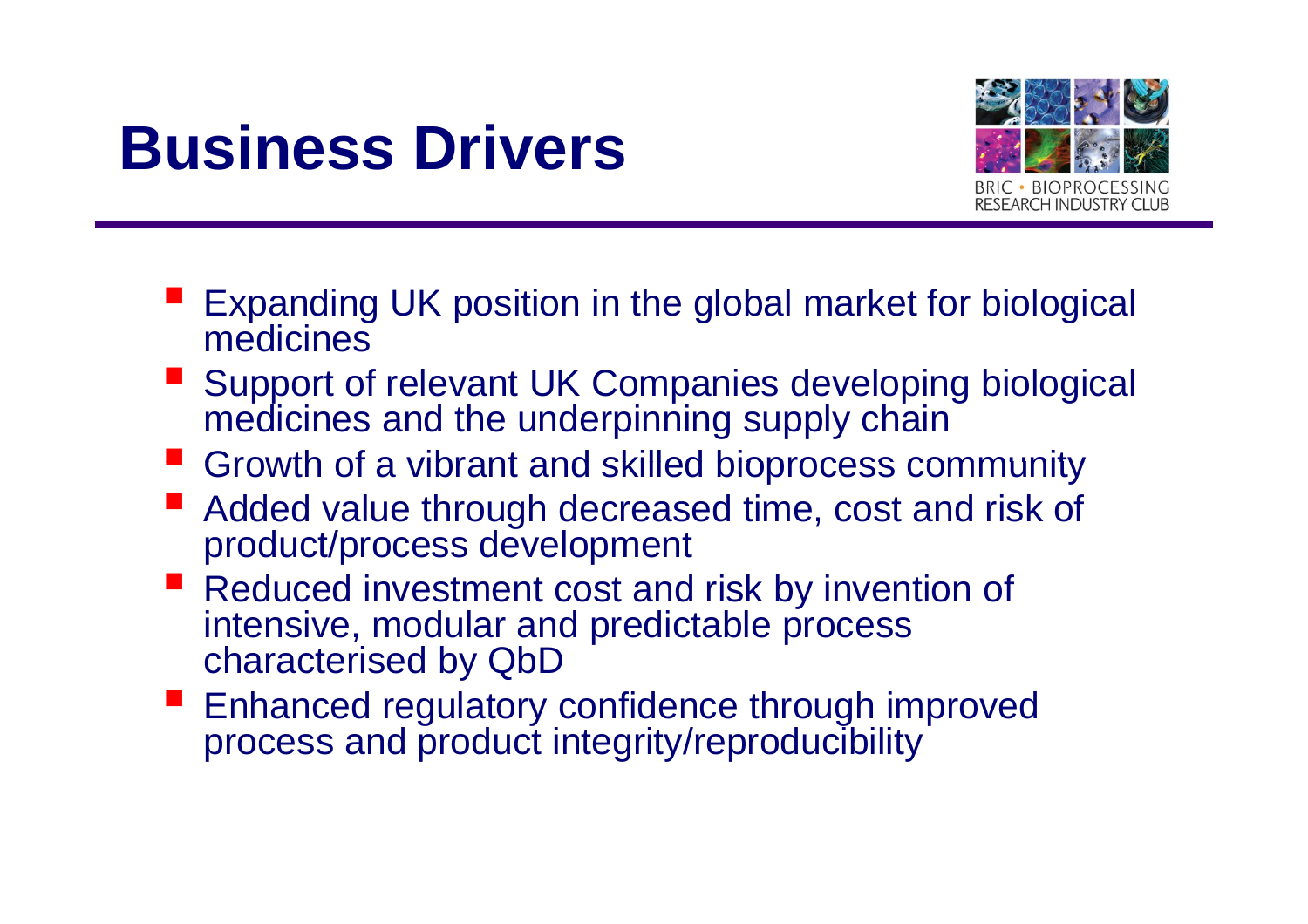# **BRIC2 – Five Priority Areas**



- Bioprocessing challenges for protein and their host cell producers
- High-throughput bioprocess development
- Effective modelling of whole bioprocesses
- Robust and effective analytics for bioprocessing
- Bioprocessing research for cellular products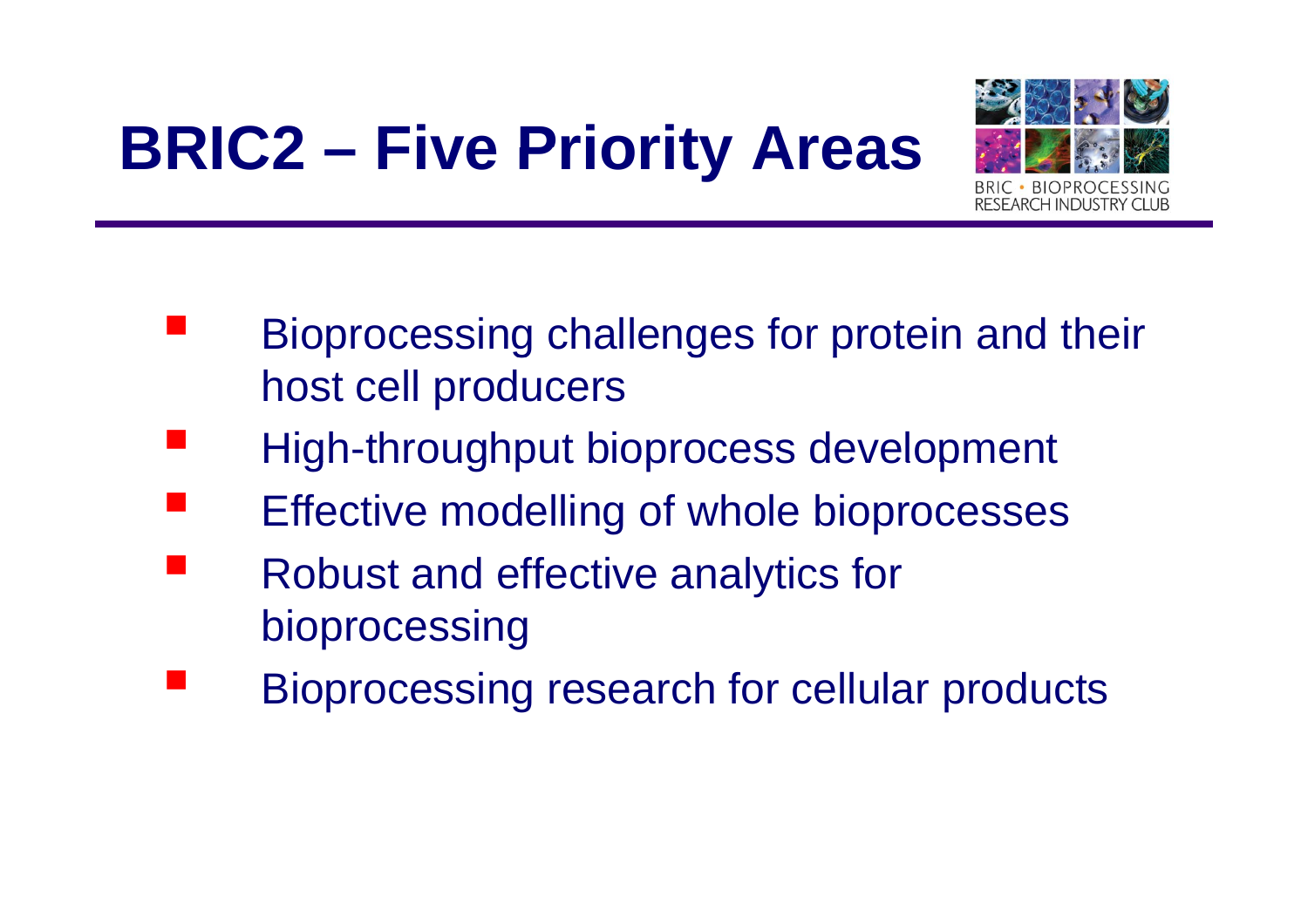### **I. Bioprocessing challenges for protein and their host cell producers**



- **Advanced understanding of macromolecular and** cellular properties
- **Quantitative documentation of bioresponses to** process environments
- Subsequent improved design compatible with measured bioproperties
- Reliable and predictive processing tools correlated with molecular structure
- **Early demonstrations of manufacturability**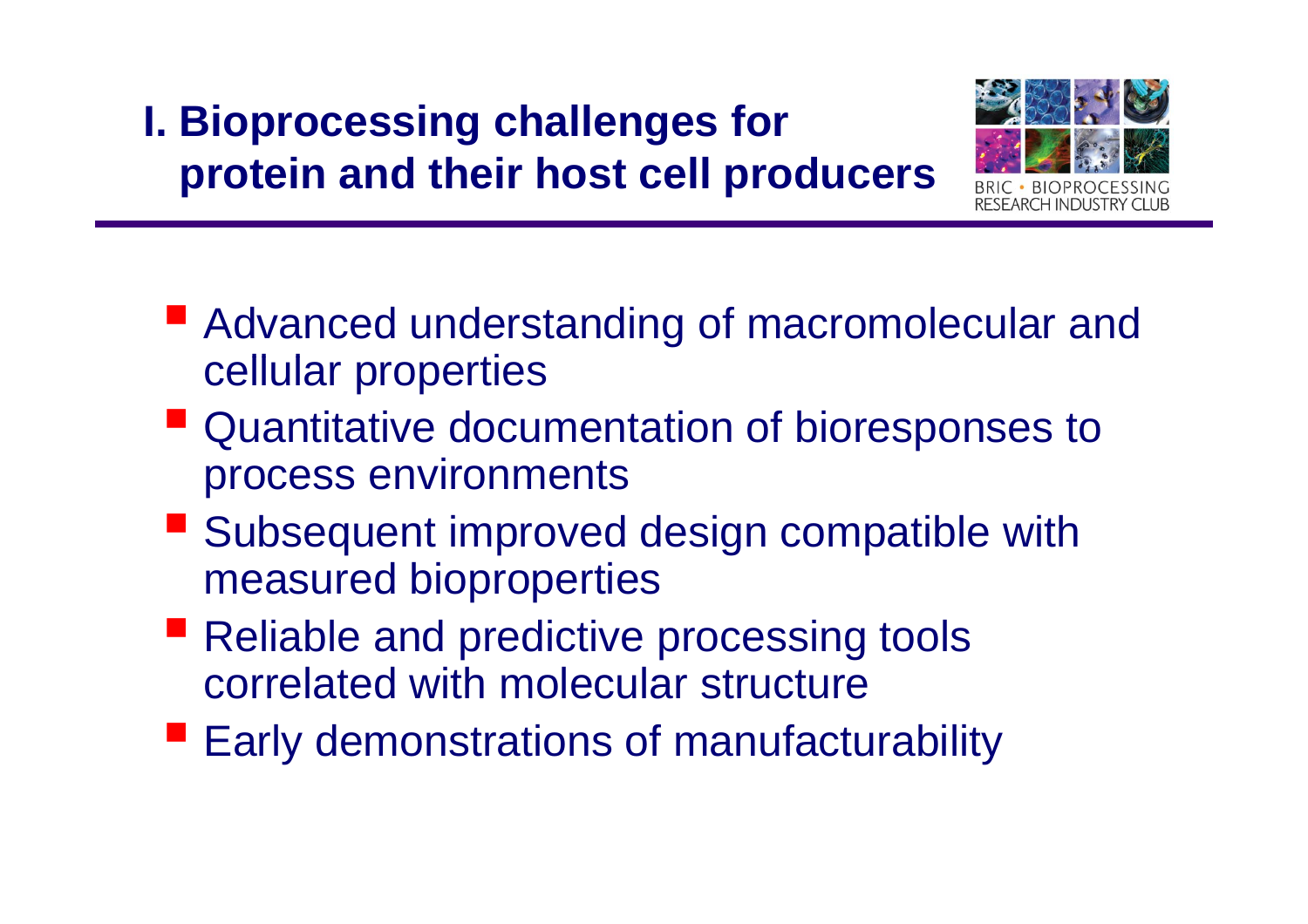#### **II. High-throughput bioprocess development**



- **Robust and rapidly achieved procedures to** characterise target products or processes
- **Early credible evaluation in respect of** compatibilities with industrial bioprocessing
- **High throughput screeing for multiparallel** evaluation
- **EXP** Credible comparison of analogous unit operations
- **E** Accelerated of intermediate and final products
- **Real time bioprocess monitoring**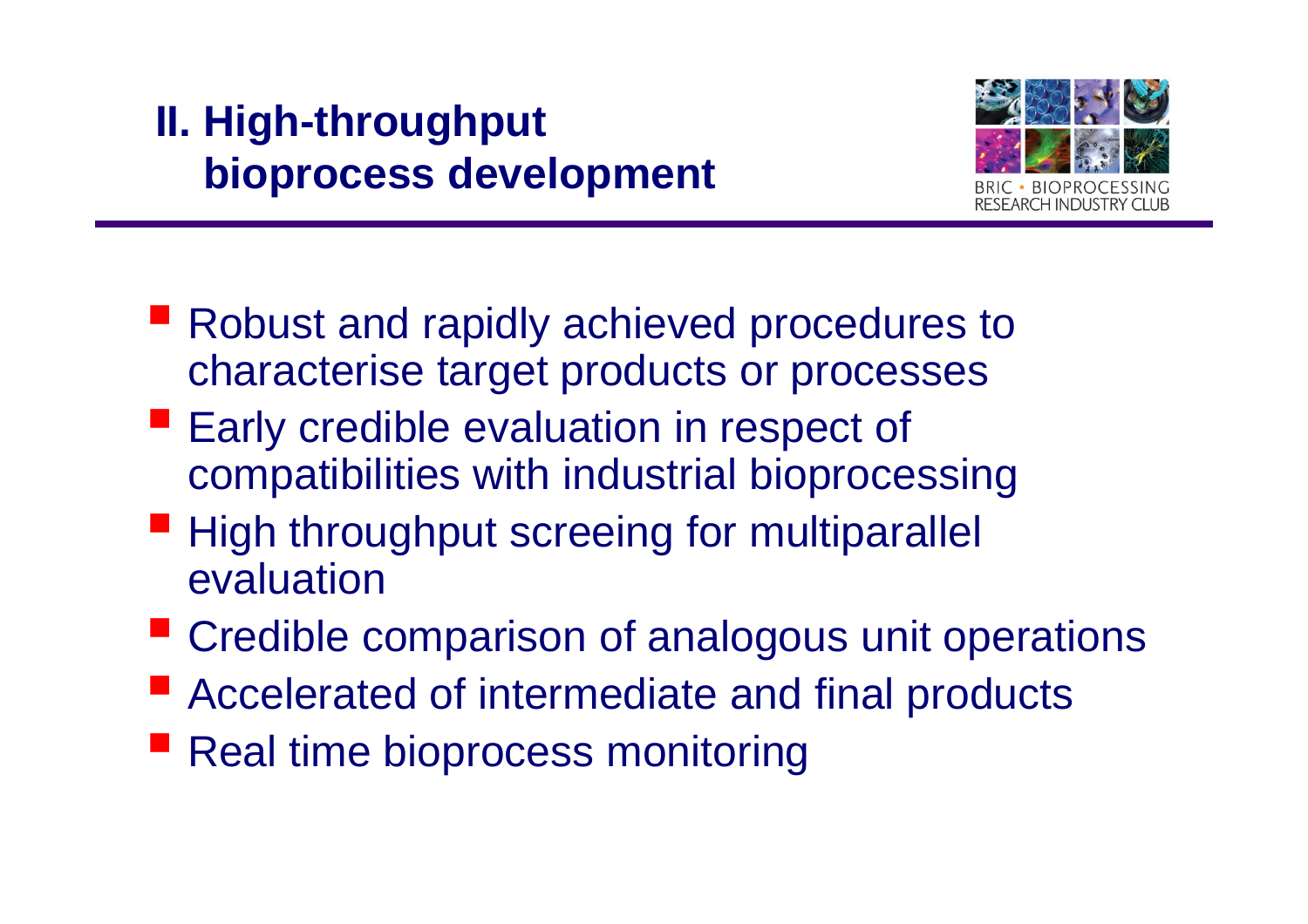#### **III. Effective modelling of whole bioprocesses**



- **Robust models to describe bioprocess** components
- **Processes of** *in vivo* **cellular assembly**
- Integrated unit ops of production, recovery and formulation
- **Improved methods for data mining of** bioprocessing informatics
- **Predictive models based on HTS**
- Model-guided decision making for product and process development programmes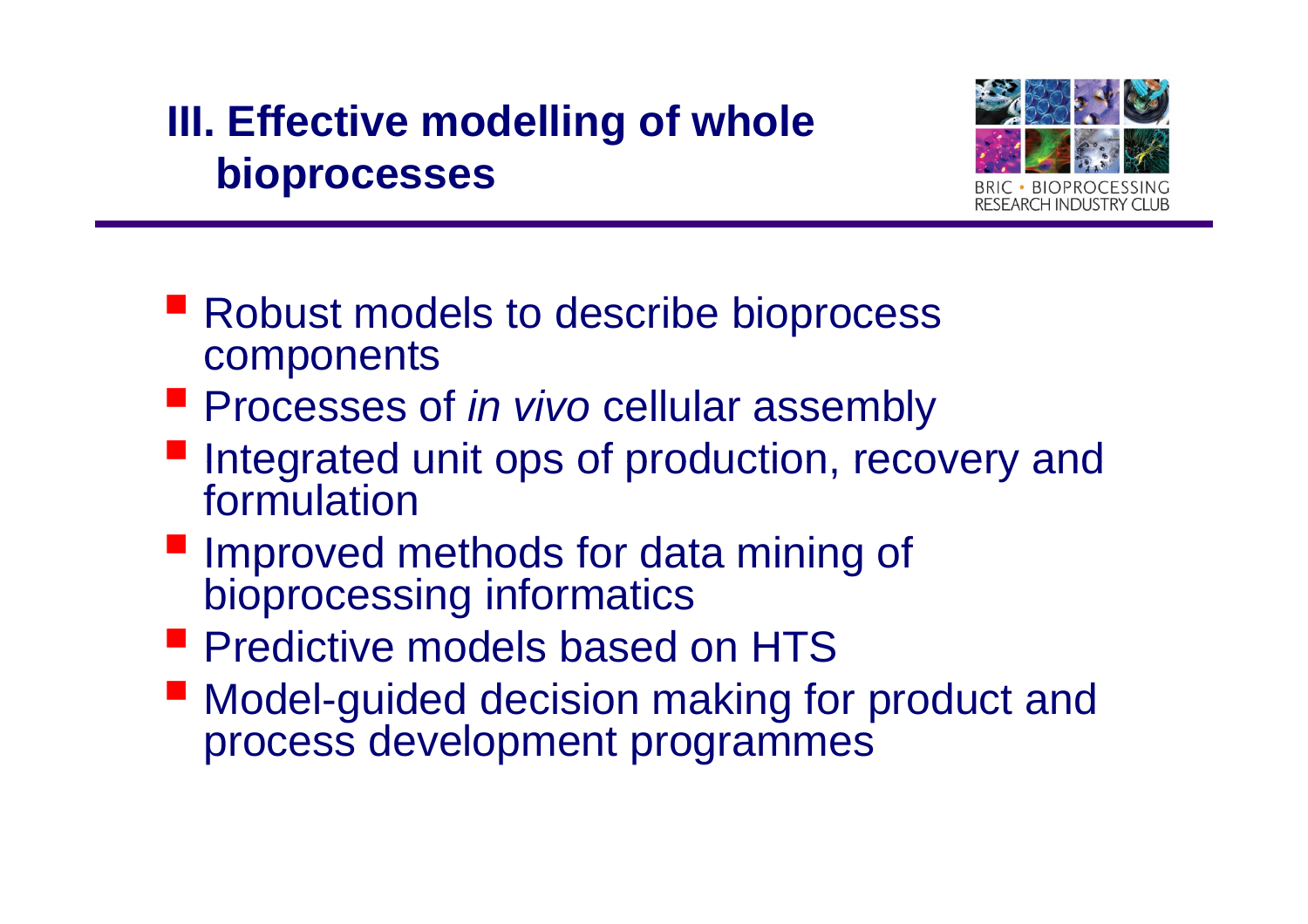### **IV. Robust and effective analytics for bi i oprocessing**

- Molecular, physiological and biopharmacological descriptions of target products
- **Translation of laboratory analytical procedures** to robust, near plant ops
- **Harness for product and process description in** manufacture
- Small-volume, high-throughput analyses to yield credible data suited to product/process definition and predictive modelling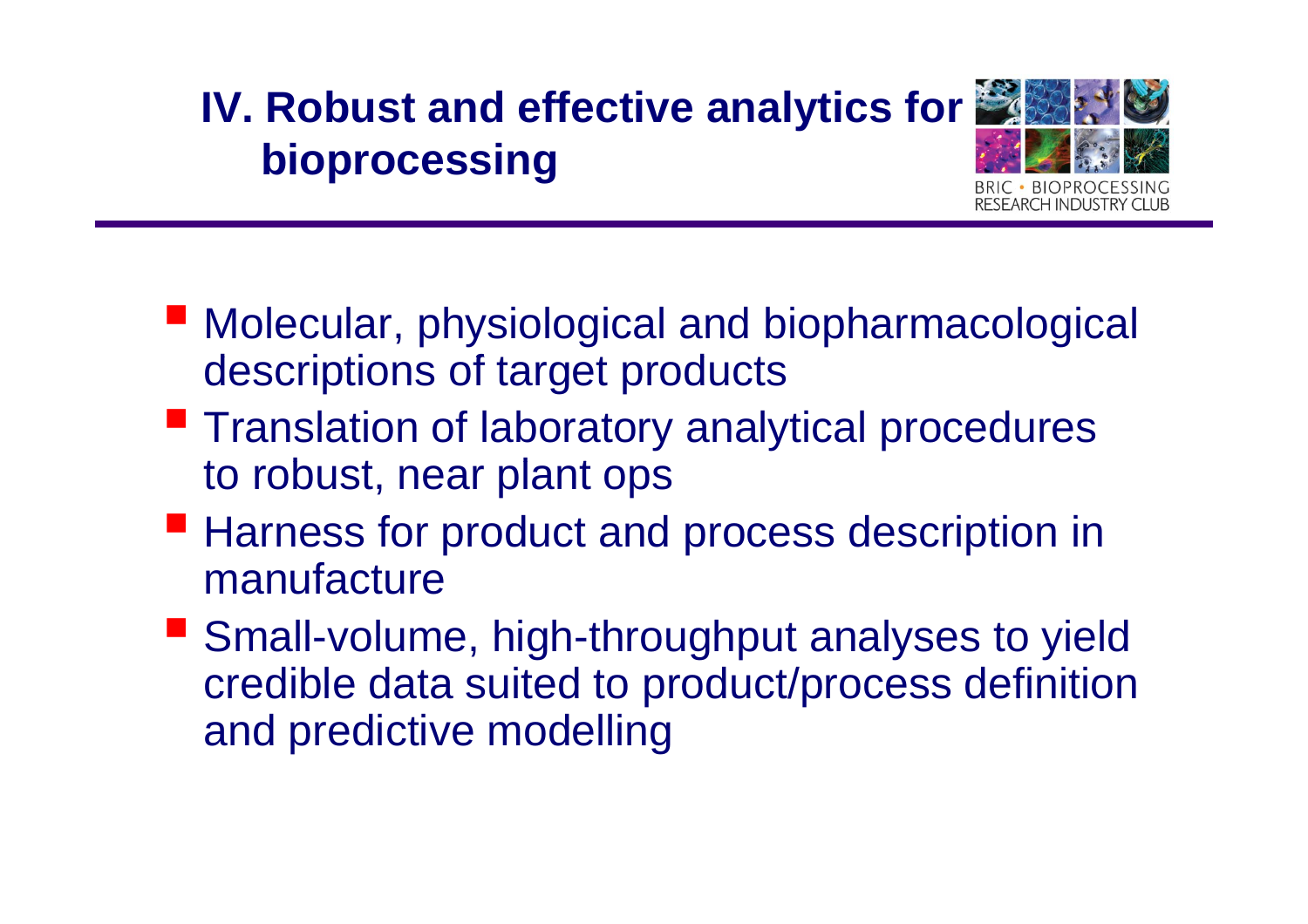#### **V. Bioprocessing research for cellular products**



- **Translation of lab-based procedures into bona** fide manufacture
- Cell-line and associated bioprocess development
- **Underpinning of safe practice in cellular** therapies
- Novel culture surfaces, passage technologies, exploitation of environment cues, product recovery, formulation and distribution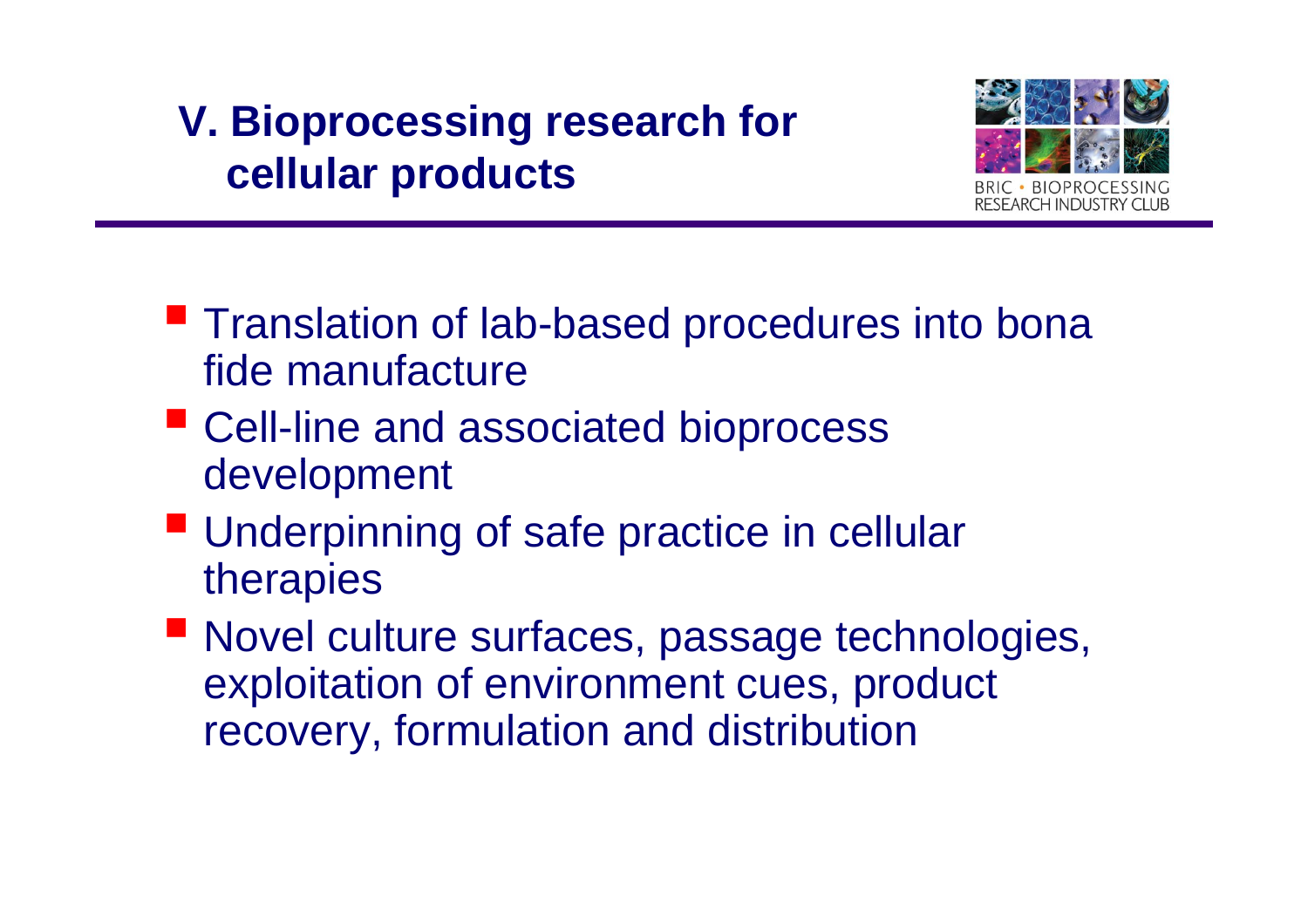## **BRIC2 – Five Priority Areas**



- **Service Service**  Bioprocessing challenges for protein and their host cell producers
- T. High-throughput bioprocess development
- T. Effective modelling of whole bioprocesses
- T. Robust and effective analytics for bioprocessing
- T. Bioprocessing research for cellular products

*However:*

*Sufficiently competitive proposals that bridge two or more priorities, or fall outside priority areas, will not be excluded from consideration, provided they fall within the BRIC remit and align with industrial need*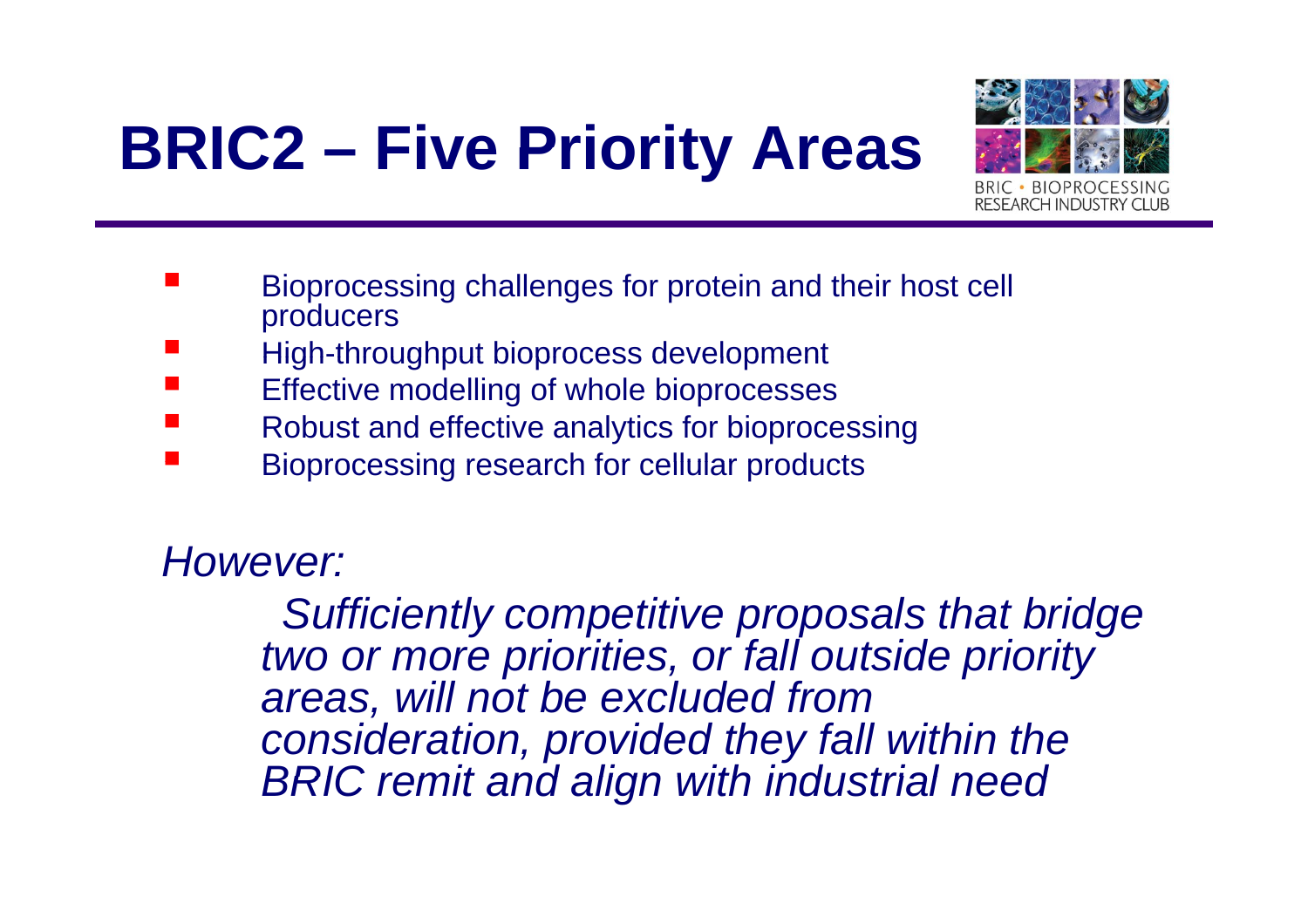#### **BRIC2/1 Application Guidelines**



Approximately £3.5M will be made available for two types of opportunities in call for BRIC2/1

- a<br>M ■ Standard Research Grant (SRG) Application
	- *- Collaborative applications encouraged*
	- *- O tli li ti i d b BRIC SG utline application reviewe by*
	- *- Invited Full Applications, assessed by Peer Review*
- **Enabling Fund (EF) Application** 
	- *- Proposals valued <£100k over 12 months or less*
	- *-Bring communities together for collaborative purposes*
	- *- Single stage reviewed by SG, other expertise as required*
	- *-Successful proposals start < 3 months*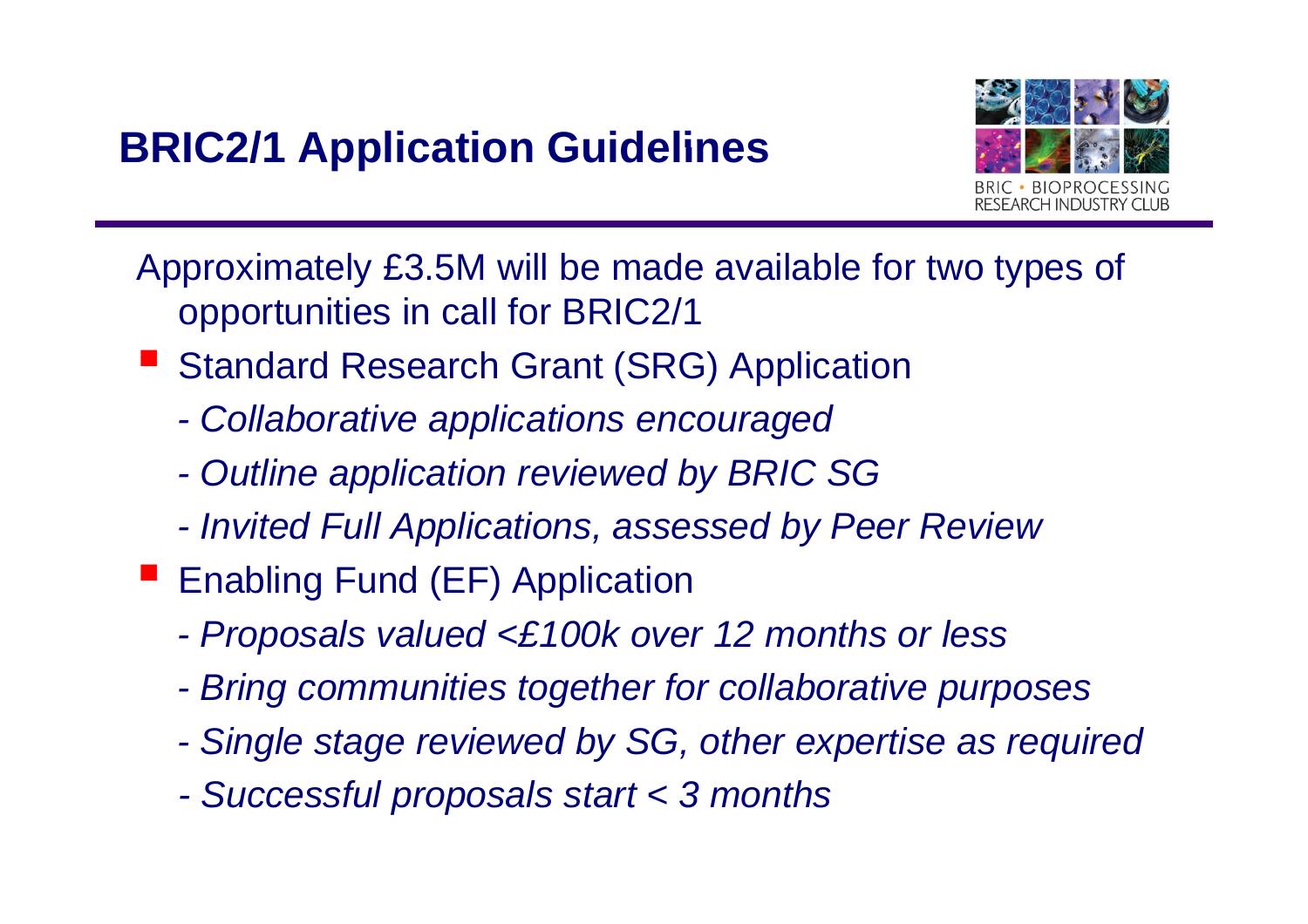

- More on Enabling Funds...
	- Proposals should explore a specific research theme in BRIC's remit
		- identify and refine the research challenges
		- produce and assess preliminary methods or data to ensure the success of a new approach
	- **Hart Committee**  Activities could include a spectrum from facilitating **cross -disciplinary networking disciplinary** to the completion of **feasibility studies**, **research groundwork** or **material preparation preparation**
	- **Hart Committee** Contact the BRIC PM to discuss proposal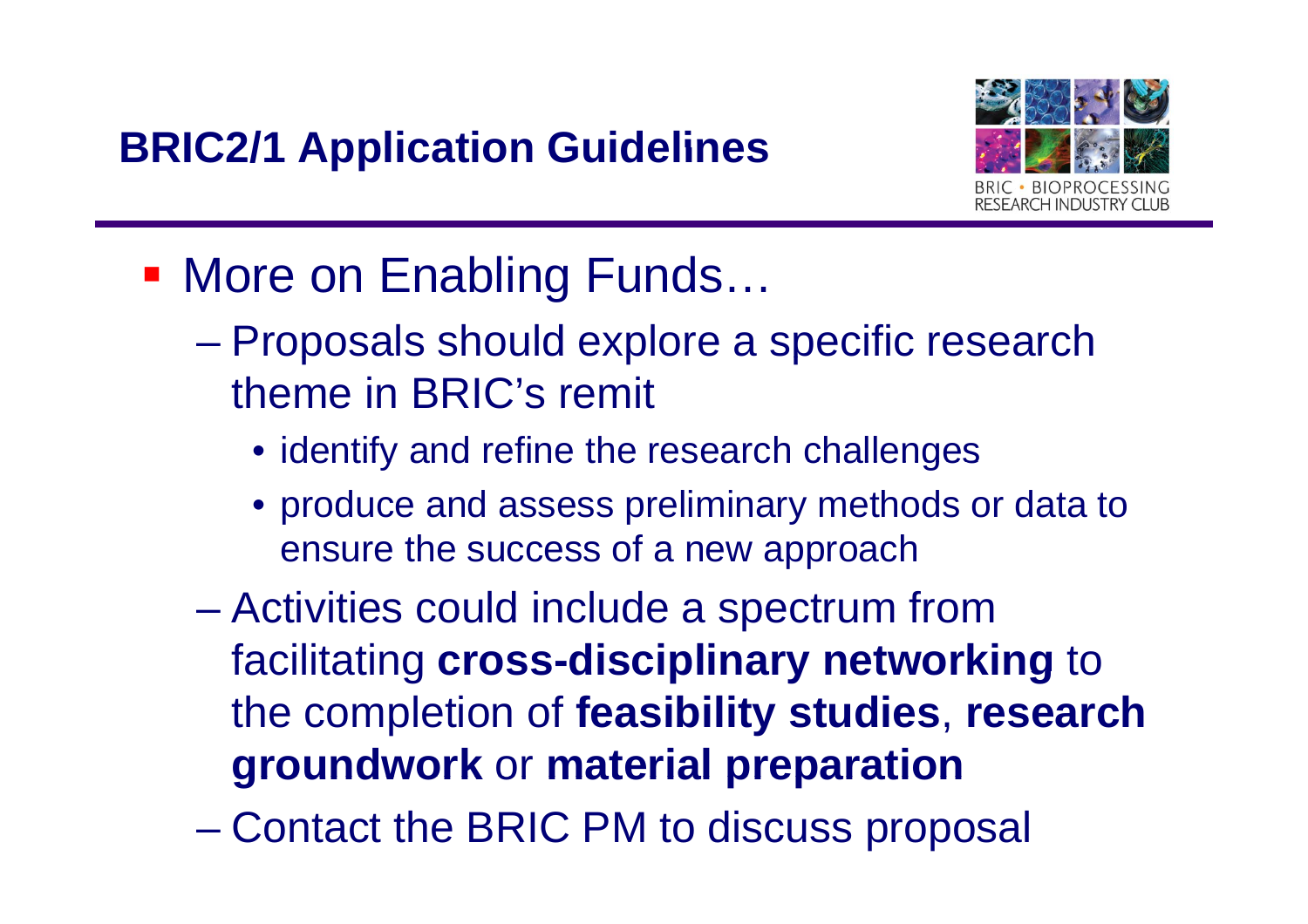

- More on Enabling Funds...
	- **However the Company** – Standard Je-S application, but fit case for support to the size of the project
	- **However the Company**  $-$  £100k limit is the BRIC contribution (80% FEC)  $\,$
	- **Hart Committee**  Enabling fund grantees may bypass the outline stage for <sup>a</sup> related project in <sup>a</sup> future BRIC2 call a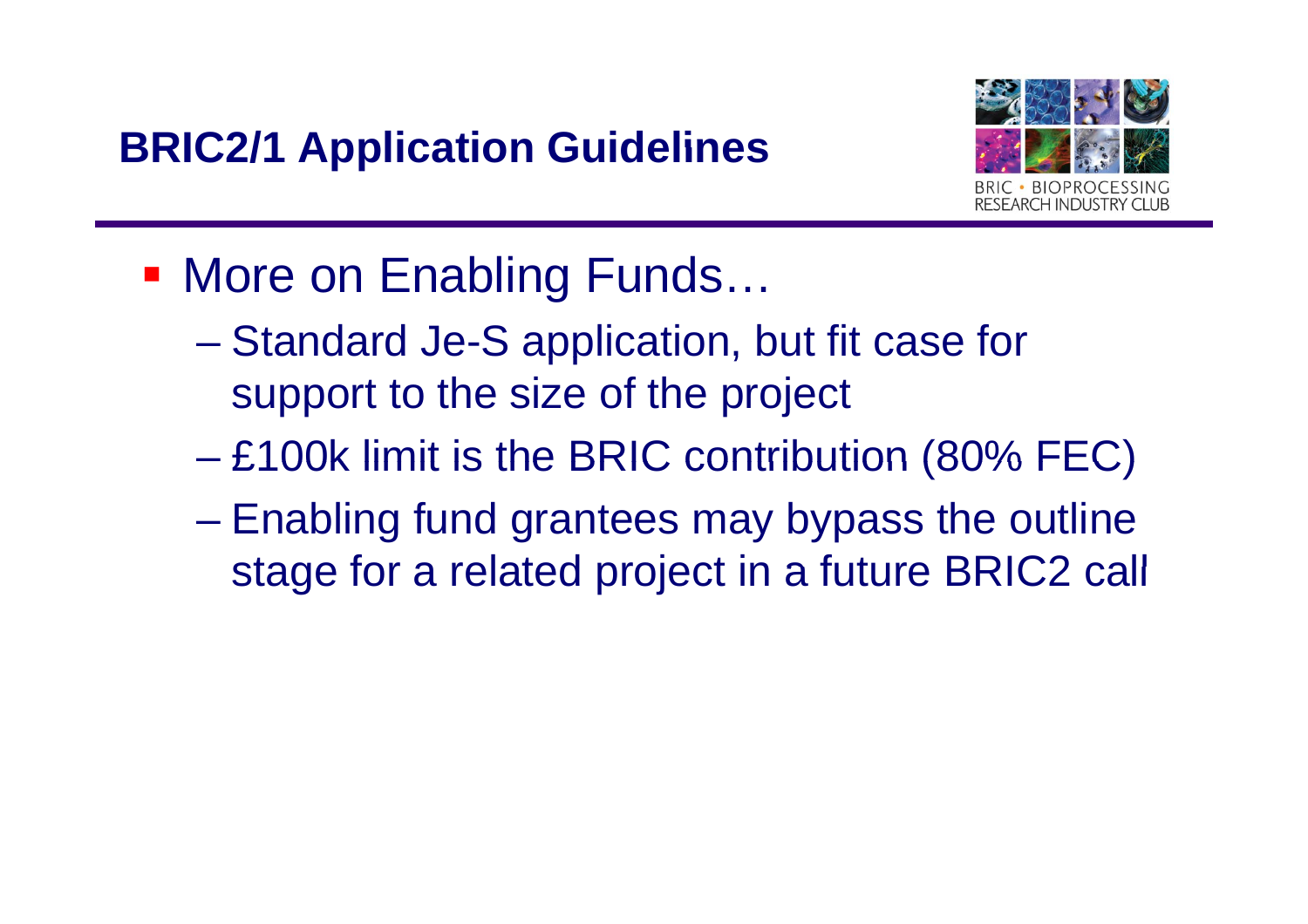#### **Criteria for Assessment**



- Scientific Excellence on an International Scale
- **E** Strategic Relevance to BRIC2 Scope
- **Economic and Social Impact**
- **Timeliness and Promise**
- Cost Effectiveness
- **Staff Training Potential**

Enabling Funds and Standard Grants assessed against the same criteria, but EF includes additional aspects to enable the exploration of novel and high-risk approaches.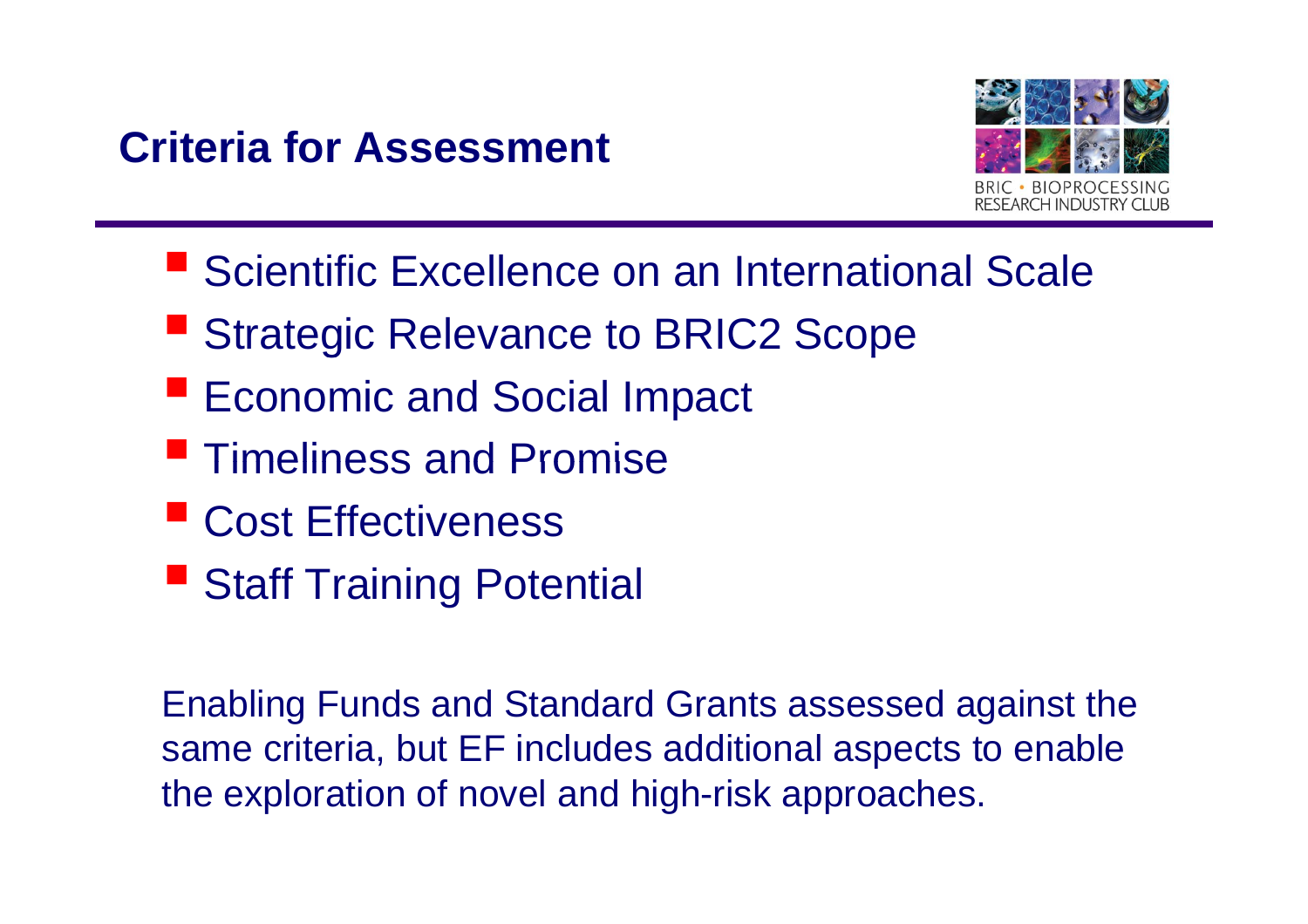

In addition to standard RC funding rules, acceptance of *BRIC2 Funding recognises additional special conditions*

- er<br>1 Offer minimum 28 days notice to BRIC Members of intention publish funded work
- Similar advance notice of IP exploitation opportunities
- er<br>1 Produce Annual Progress Reports
- an<br>M Attend and present research progress against goals at 6-monthly dissemination meetings
- **Present a final close-out report of BRIC funded work to** an appropriate dissemination event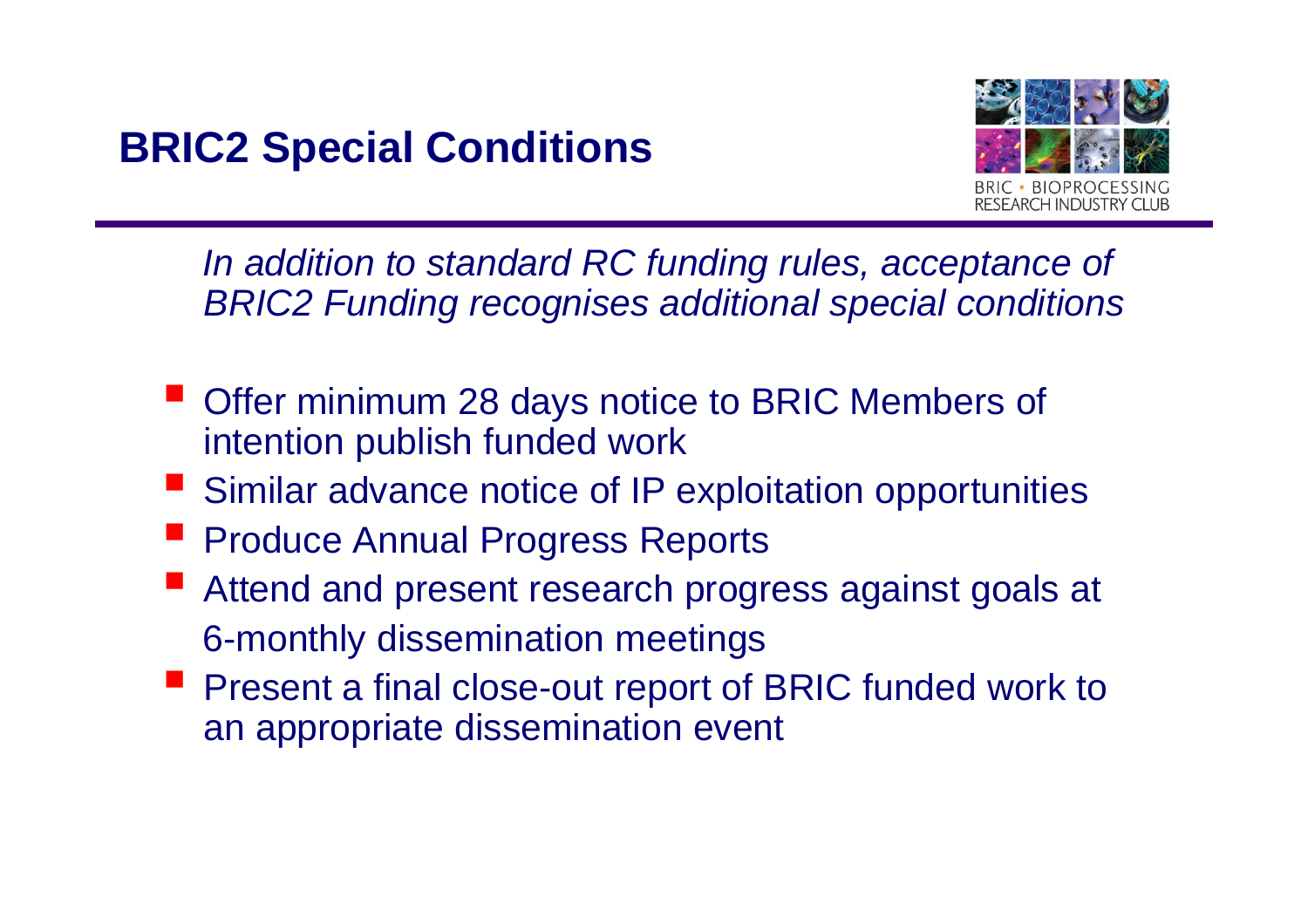#### **Key Dates**



| March 15th          | launch of BRIC2/1 Call                                                                                               |
|---------------------|----------------------------------------------------------------------------------------------------------------------|
| March 30th          | open interactive workshop to discuss the call                                                                        |
| March - April       | <b>BRIC Programme Manager (and others)</b><br>available for consultation to advance<br>applications                  |
| May 5 <sup>th</sup> | deadline for Outline SRG and EF Applications                                                                         |
| June 30th           | latest date for notification of invitation for Full<br>Applications for SRGs or success of EF<br><b>Applications</b> |
| <b>Late August</b>  | closing date for Full SRG Applications                                                                               |
| September 30th      | latest date for commencement of EF Projects                                                                          |
| March 31, 2011      | latest date for awarding full applications                                                                           |